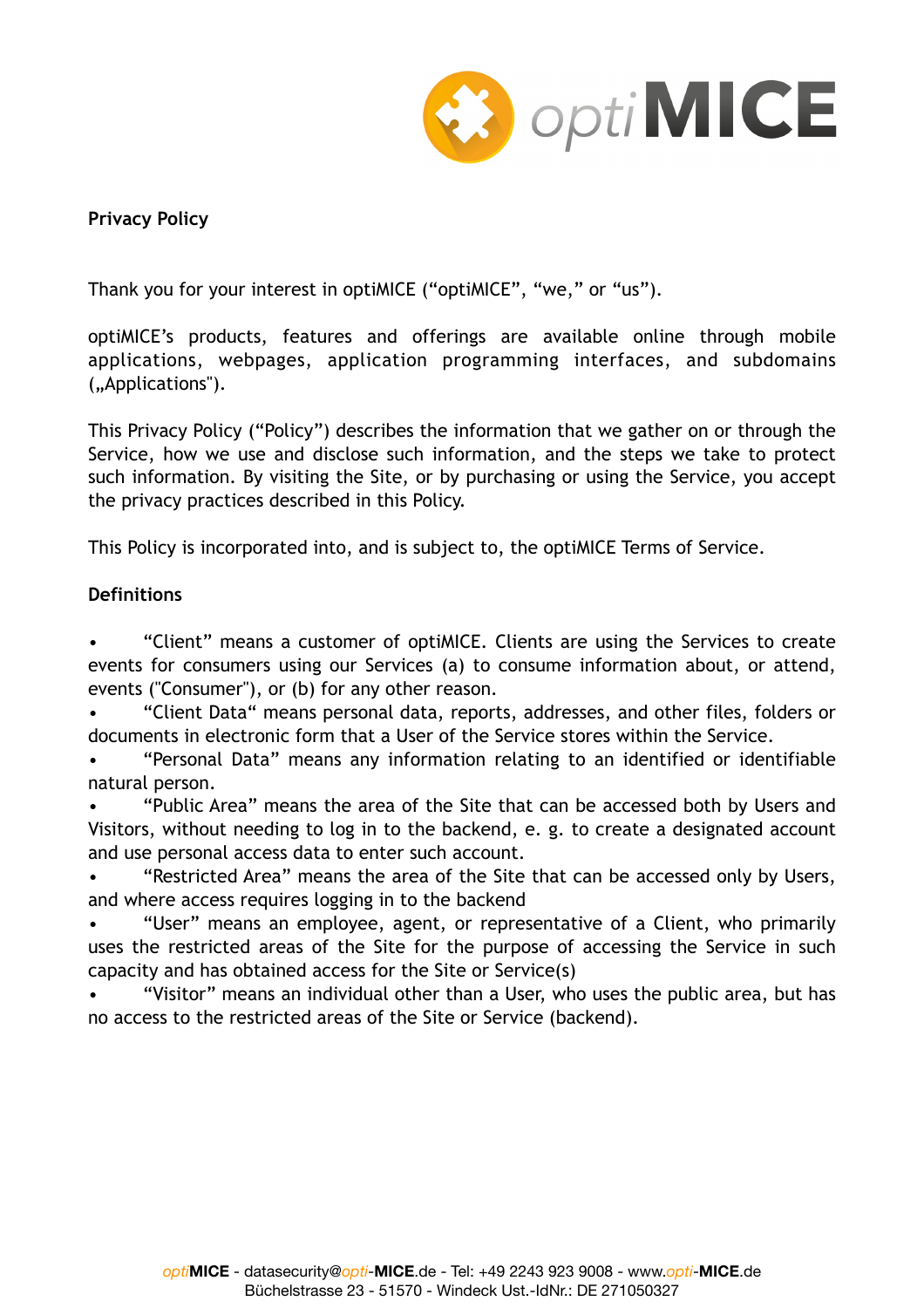### **1. Data that we collect on the Service**

We collect different types of information from or through the Service. The legal basis for optiMICE's processing of personal data are primarily that the processing is necessary for providing the Service in accordance with optiMICE's Terms of Service and that the processing is carried out in optiMICE's legitimate interests, which are further explained in the section "How We Use the Information We Collect" of this Policy. Data collection will be sometimes on our own behalf and other times this will be on behalf of a Client using our Services to run an event. We may also process data upon your consent, asking for it as appropriate.

1.1 User-provided Information. When you use the Service, as a User or as a Visitor, you may provide, and we may collect Personal Data. The Personal Data we may collect includes without limitation your name, address, email address and other information that enables Users to be personally identified. You may provide us with Personal Data in various ways within the Service. For example, when you register for an Account, use the Service, post Client Data, interact with other Users of the Service through communication or messaging capabilities, or send us customer service -related requests.

1.2 "Automatically Collected" Information. When a User or Visitor uses the Service, we may automatically record certain information from the User's or Visitor's device by using various types of technology, including cookies, "clear gifs" or "web beacons." This "automatically collected" information may include IP address or other device address or ID, web browser and/or device type, the web pages or sites visited just before or just after using the Service, the pages or other content the User or Visitor views or interacts with on the Service, and the dates and times of the visit, access, or use of the Service. We also may use these technologies to collect information regarding a Visitor or User's interaction with email messages, such as whether the Visitor or User opens, clicks on, or forwards a message. This information is gathered from all Users and Visitors.

1.3 Information Collected by Clients. A Client or User may store or upload data into the Service. optiMICE has no direct relationship with the individuals whose Personal Data it hosts as part of Client Data. Each Client is responsible for providing notice to its customers and third persons concerning the purpose for which Client collects their Personal Data and how this Personal Data is processed in or through the Service as part of Client Data.

Information users provide via optiMICE Applications: If you register for a paid event, you will provide financial information (e.g., your credit card number and expiration date, billing address, etc.) some of which may constitute Personal Data. In addition, Clients can set up event registration pages to collect virtually any information from Users in connection with registration for a Client's event listed on the Services. optiMICE does not control a Client's registration process nor the Personal Data that they collect, whereby in the cases the Client is the Controller and optiMICE is solely the Processor of Personal Data. Personal Data collected on behalf of Clients is provided to the Clients of the applicable event in accordance with "To Whom We Disclose Information" below.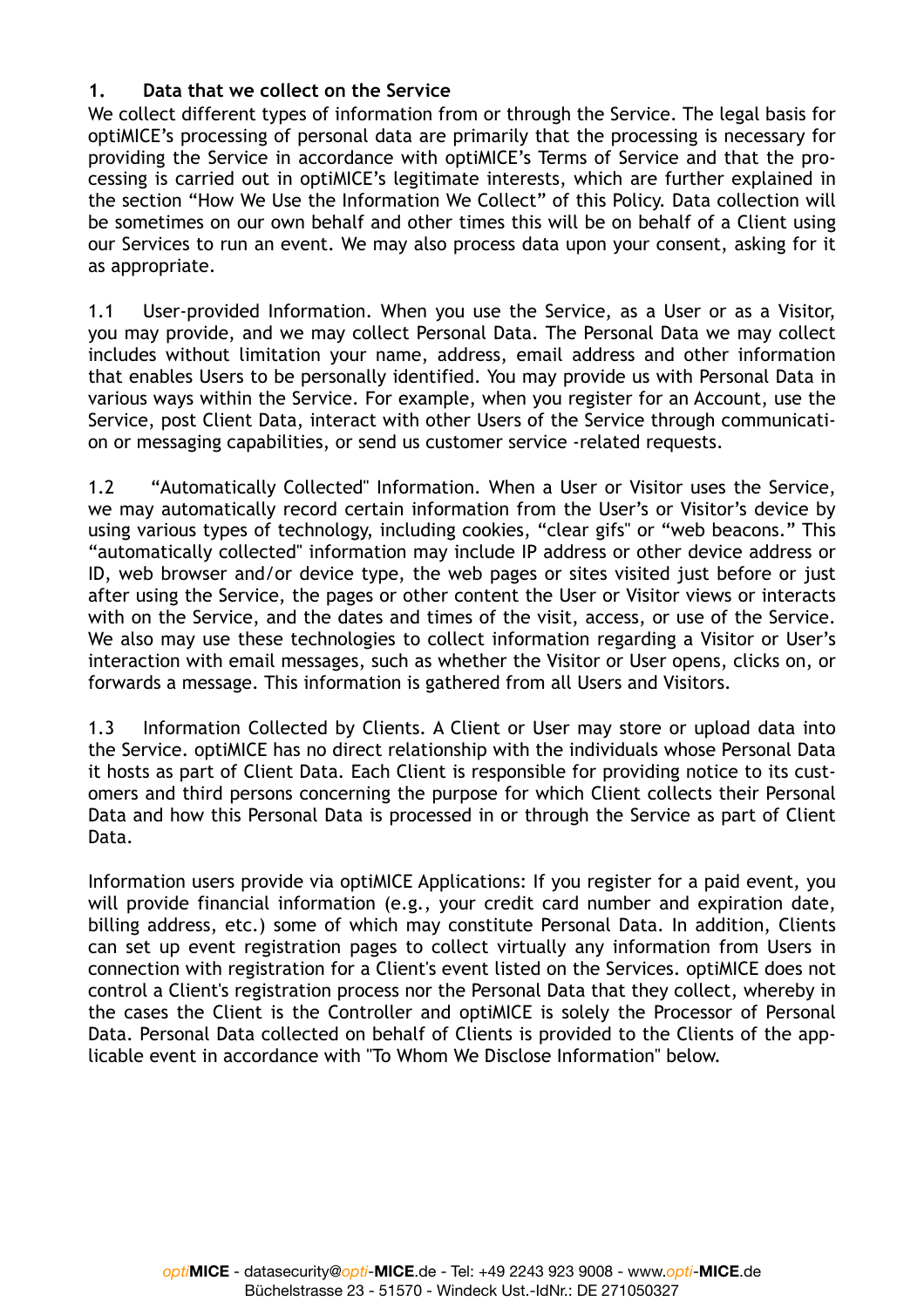1.4 Integrated Services. You may be given the option to access or register for the Service through the use of your user name for certain services provided by third parties (each, an "Integrated Service"), such as through the use of Single Sign-On (SSO) providers (e. g. PIN identity), or otherwise have the option to authorize an Integrated Service to provide Personal Data or other information to us. By authorizing us to connect with an Integrated Service, you authorize us to access and store your name, email address(es), gender (if you decide to disclose), profile picture URL, and other information that the Integrated Service makes available to us, and to use and disclose it in accordance with this Policy. You should check your privacy settings on each Integrated Service to understand what information that Integrated Service makes available to us, and make changes as appropriate. Please review each Integrated Service's terms of use and privacy policies carefully before using their services and connecting to our Service.

1.5 Information from Other Sources. We may obtain information, including Personal Data, from third parties and sources other than the Service, such as our partners, advertisers, credit rating agencies, affiliates and Integrated Services, in order to provide better services. If we combine or associate information from other sources with Personal Data that we collect through the Service, we will treat the combined information as Personal Data in accordance with this Policy.

### **2. How We Use the Information We Collect**

How we use your Personal Data will depend on the services you have opted-in for and took advantage of. We use the information that we collect in a variety of ways in providing the Service and operating our business, including the following:

#### 2.1 Operations

We use the information – other than Client Data - to operate, maintain, enhance and provide all features of the Service, to provide the services and information that you request, to respond to comments and questions and to provide support to users of the Service. We process Client Data solely in accordance with the directions provided by the applicable Client or User.

### 2.2 Improvements

We use the information to understand and analyse the usage trends and preferences of our Visitors and Users, to improve the Service, and to develop new products, services, feature, and functionality. Should this purpose require optiMICE to process Client Data, then the data will only be used in anonymized or aggregated form.

### 2.3 Communications

We may use a Visitor's or User's email address or other information - other than Client Data – to contact that Visitor or User (i) for administrative purposes such as customer service, to address intellectual property infringement, right of privacy violations or defamation issues related to the Client Data or Personal Data posted on the Service or (ii) with updates on promotions and events, relating to products and services offered by us and by third parties we work with. You have the ability to opt-out of receiving any promotional communications as described below under "Your Choices."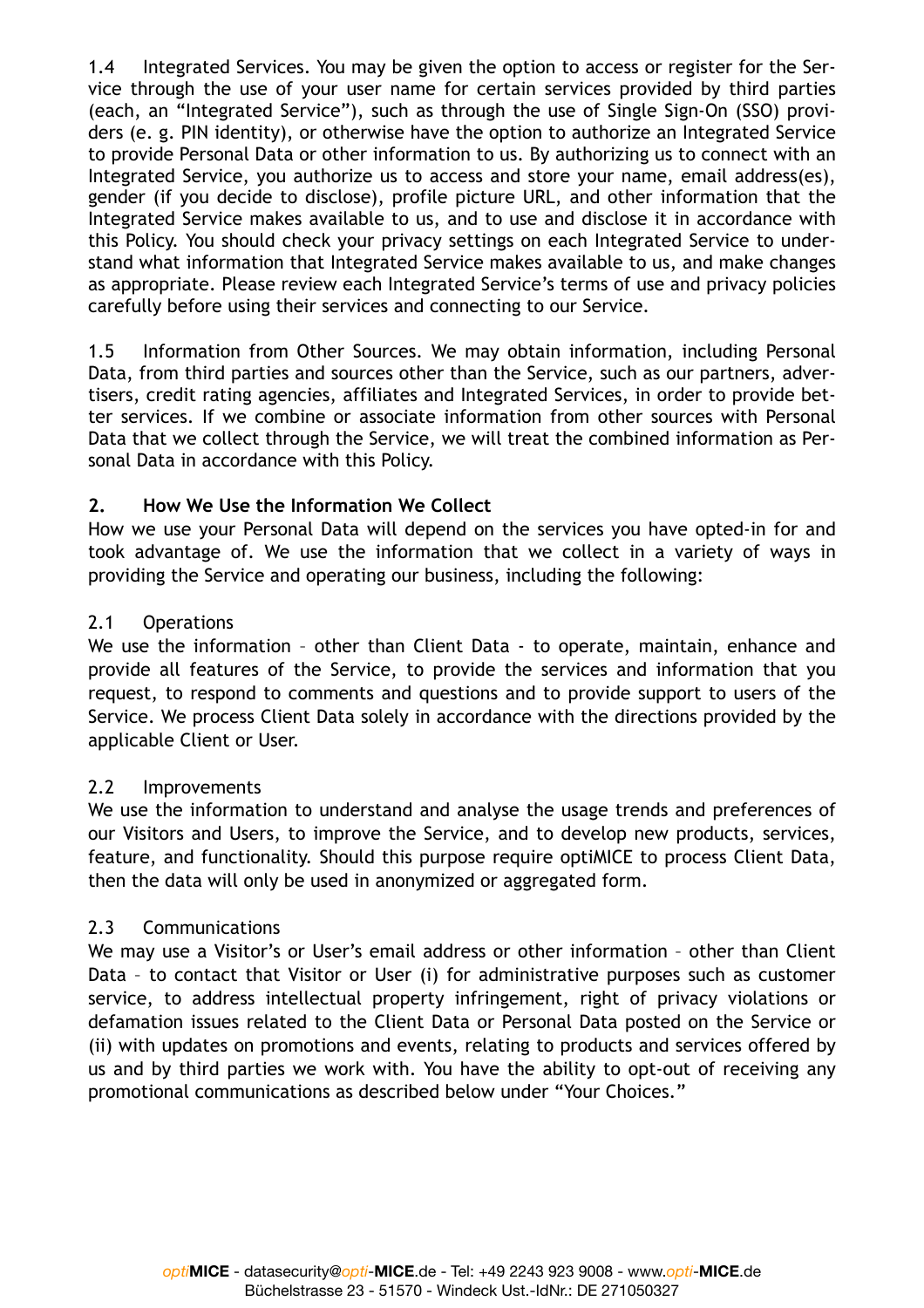### 2.4 Cookies and Tracking Technologies

We use automatically collected information and other information collected on the Service through cookies and similar technologies to: (i) personalize our Service, such as remembering a User's or Visitor's information so that the User or Visitor will not have to re-enter it during a visit or on subsequent visits; (ii) provide customized advertisements, content, and information; (iii) monitor and analyze the effectiveness of Service and third-party marketing activities; (iv) monitor aggregate site usage metrics such as total number of visitors and pages viewed; and (v) track your entries, submissions, and status in any promotions or other activities on the Service. You can obtain more information about cookies by visiting http://www.allaboutcookies.org.

## 2.5 Analytics

We use Google Analytics to measure and evaluate access to and traffic on the Public Area of the Site and create user navigation reports for our Site administrators. Google operates independently from us and has its own privacy policy, which we strongly suggest you review. Google may use the information collected through Google Analytics to evaluate Users' and Visitors' activity on our Site. For more information, see Google Analytics Privacy and Data Sharing.

We take measures to protect the technical information collected by our use of Google Analytics. The data collected will only be used on a need to know basis to resolve technical issues, administer the Site and identify visitor preferences; but in this case, the data will be in non-identifiable form. We do not use any of this information to identify Visitors or Users.

We have entered into an agreement with Google for the outsourcing of our data processing and fully

implement the strict requirements of the German data protection authorities when using Google Analytics.

# 2.6 Other Purposes

If we intend to use any Personal Data in any manner that is not consistent with this Privacy Policy, you will be informed of such anticipated use prior to or at the time the Personal Data is collected or we will obtain your consent subsequent to such collection but prior to such use.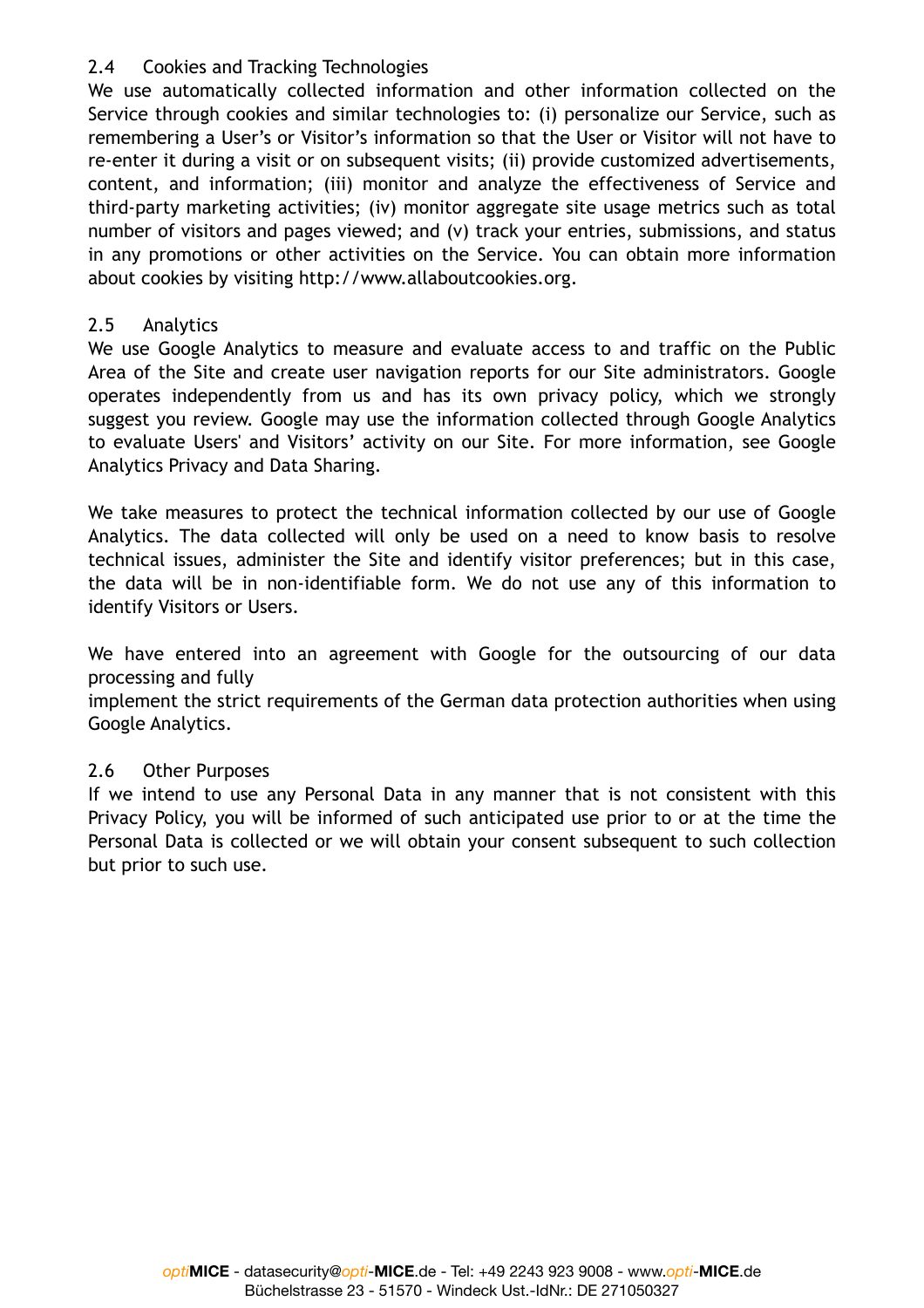### **3. To whom we disclose information**

Except as described in this Policy, we will not intentionally disclose the Personal Data or Client Data that we collect or store on the Service to third parties without the consent of the applicable Visitor, User or Client. We are not selling your Personal Data to third parties. We may disclose information to third parties if you consent to us doing so, as well as in the following circumstances:

#### 3.1 Unrestricted Information

Any information that you voluntarily choose to include in a Public Area of the Service, such as a public profile page, will be available to any Visitor or User who has access to that content.

### 3.2 Service Providers

We work with third party service providers who provide website, application development, hosting, maintenance, and other services for us. These third parties may have access to, or process Personal Data or Client Data as part of providing those services for us. We limit the information provided to these service providers to that which is reasonably necessary for them to perform their functions, and our contracts with them require them to maintain the confidentiality of such information.

We have entered into a data processing agreement with these service providers, in which we require them to protect the data of our customers and not to disclose said data to third parties.

List of processors: 3.2.1 Plus Server Hosting services in Germany

3.2.2 Host Europe Hosting services in Germany

3.2.3 Amazon Web Services Hosting services in Germany and in the US (Privacy Shield certified).

3.2.4 MailChimp Service provider for sending newsletters. Based in the US (Privacy Shield certified). See MailChimp's Terms of Service and Privacy Policy.

3.2.5 Office 365 Service provider for several office web and desktop applications. Based in the US (Privacy Shield certified). See Microsoft's Terms of Service and Privacy Policy.

3.2.6 DATEV Service provider for accounting and invoicing. Based in Germany. See DATEV's Terms of Service and Privacy Policy.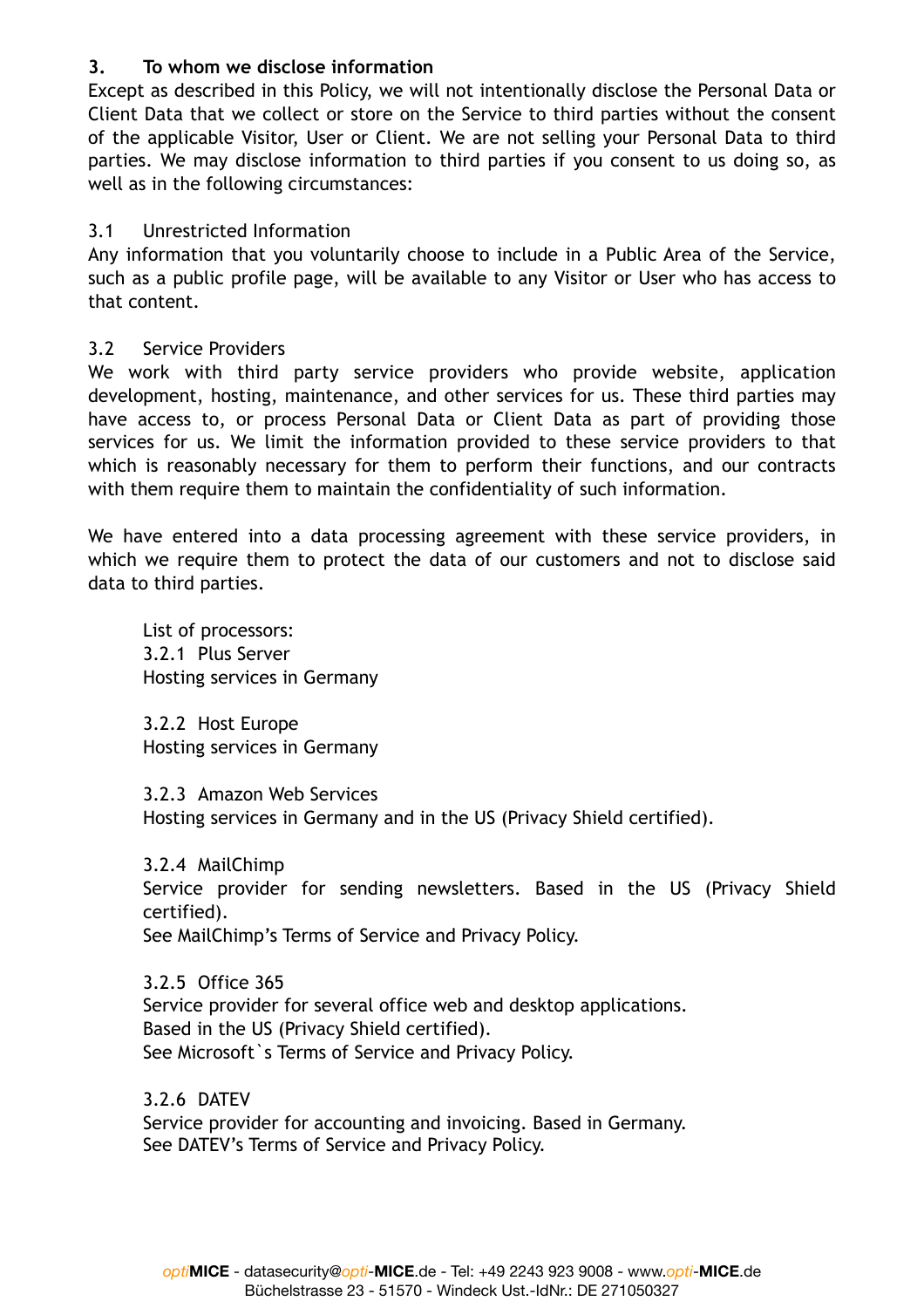### 3.2.7 Google Maps

Processes address data into Google Maps links. Users are bound by the Google Maps/Google Earth Additional Terms of Service (including the Google Privacy Policy).

https://maps.google.com/help/terms\_maps.html https://www.google.com/intl/ALL/policies/privacy/index.html

### 3.2.8 Google Web Fonts

For uniform representation of fonts, we use web fonts provided by Google. When you open a page, your browser loads the required web fonts into your browser cache to display texts and fonts correctly. For this purpose your browser has to establish a direct connection to Google servers. Google thus becomes aware that our web page was accessed via your IP address. The use of Google Web fonts is done in the interest of a uniform and attractive presentation of our website. This constitutes a justified interest pursuant to Art. 6 (1) (f) DSGVO. If your browser does not support web fonts, a standard font is used by your computer. Further information about handling user data, can be found at https:// developers.google.com/fonts/faq and in Google's privacy policy at https:// www.google.com/policies/privacy/.

### 3.3 Non-Personally Identifiable Information

We may make certain automatically-collected, aggregated, or otherwise non-personallyidentifiable information available to third parties for various purposes, including (i) compliance with various reporting obligations; (ii) for business or marketing purposes; or (iii) to assist such parties in understanding our Clients', Users' and Visitors' interests, habits, and usage patterns for certain programs, content, services, and/or functionality available through the Service.

### 3.4 Law Enforcement, Legal Process and Compliance

We may disclose Personal Data or other information if required to do so by law or in the good-faith belief that such action is necessary to comply with applicable laws, in response to a facially valid court order, judicial or other government subpoena or warrant, or to otherwise cooperate with law enforcement or other governmental agencies.

We also reserve the right to disclose Personal Data or other information that we believe, in good faith, is appropriate or necessary to (i) take precautions against liability, (ii) protect ourselves or others from fraudulent, abusive, or unlawful uses or activity, (iii) investigate and defend ourselves against any third-party claims or allegations, (iv) protect the security or integrity of the Service and any facilities or equipment used to make the Service available, or (v) protect our property or other legal rights, enforce our contracts, or protect the rights, property, or safety of others.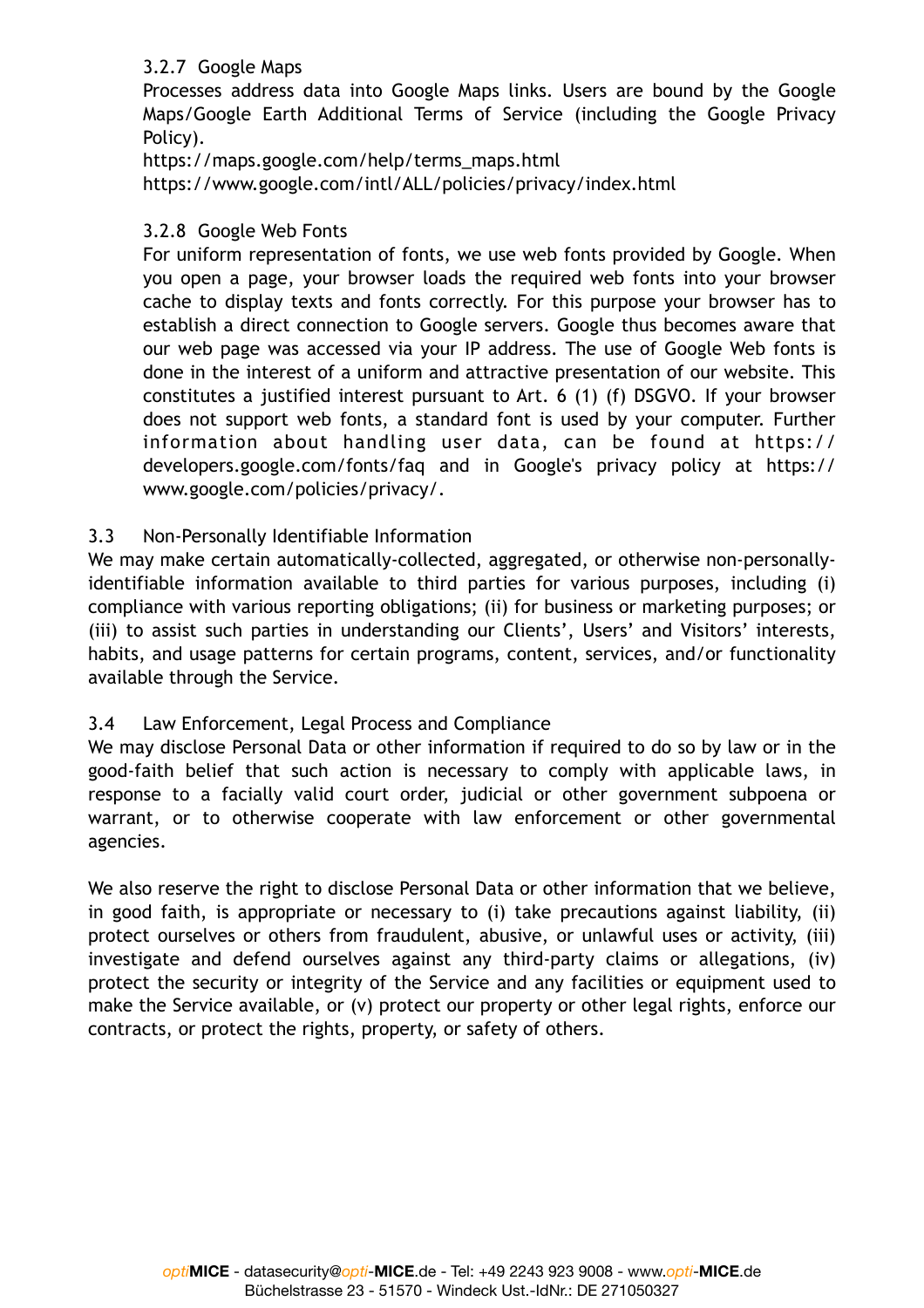# 3.5 Change of Ownership

Information about Users and Visitors, including Personal Data, may be disclosed and otherwise transferred to an acquirer, successor or assignee as part of any merger, acquisition, debt financing, sale of assets, or similar transaction, as well as in the event of an insolvency, bankruptcy, or receivership in which information is transferred to one or more third parties as one of our business assets and only if the recipient of the User or Visitor Data commits to a Privacy Policy that has terms substantially consistent with this Privacy Policy.

Client Data may be physically or electronically transferred to an acquirer, or successor or assignee as part of any merger, acquisition, debt financing, sale of assets, or similar transaction, as well as in the event of an insolvency, bankruptcy, or receivership in which information is transferred to one or more third parties as one of our business assets, for the sole purpose of continuing the operation of the Service, and only if the recipient of the Client Data commits to a Privacy Policy that has terms substantially consistent with this

### **4. Your choices**

### 4.1 Access, Correction, Erasure

We respect your privacy rights and provide you with reasonable access to the Personal Data that you may have provided through your use of the Services. If you wish to access or amend any other Personal Data we hold about you, or to request that we delete or transfer any information about you that we have obtained from an Integrated Service, you may contact us as set forth in the "How to Contact Us" section. At your request, we will have any reference to you deleted or blocked in our database.

You may update, correct, or delete your Account information and preferences at any time by accessing your Account settings page on the Service. Please note that while any changes you make will be reflected in active user databases instantly or within a reasonable period of time, we may retain all information you submit for backups, archiving, prevention of fraud and abuse, analytics, satisfaction of legal obligations, or where we otherwise reasonably believe that we have a legitimate reason to do so. For further information on the period for which Personal Data may be stored you may contact us as set forth in the "How to Contact us" section.

You may decline to share certain Personal Data with us, in which case we may not be able to provide to you some of the features and functionality of the Service.

At any time, you may object to the processing of your Personal Data, on legitimate grounds, except if otherwise permitted by applicable law. If you believe your right to privacy granted by applicable data protection laws has been infringed upon, please contact optiMICE's Data Protection Officer at datasecurity@opti-mice.de. You also have a right to lodge a complaint with data protection authorities.

This provision does not apply to Personal Data that is part of Client Data. In this case, the management of the Client Data is subject to the Client's own Privacy Policy, and any request for access, correction or erasure should be made to the Client responsible for the uploading and storage of such data into the Service. In such cases we are obliged to act and process data only upon instructions of the Client (the Controller) unless explicit stated otherwise in applicable legislation.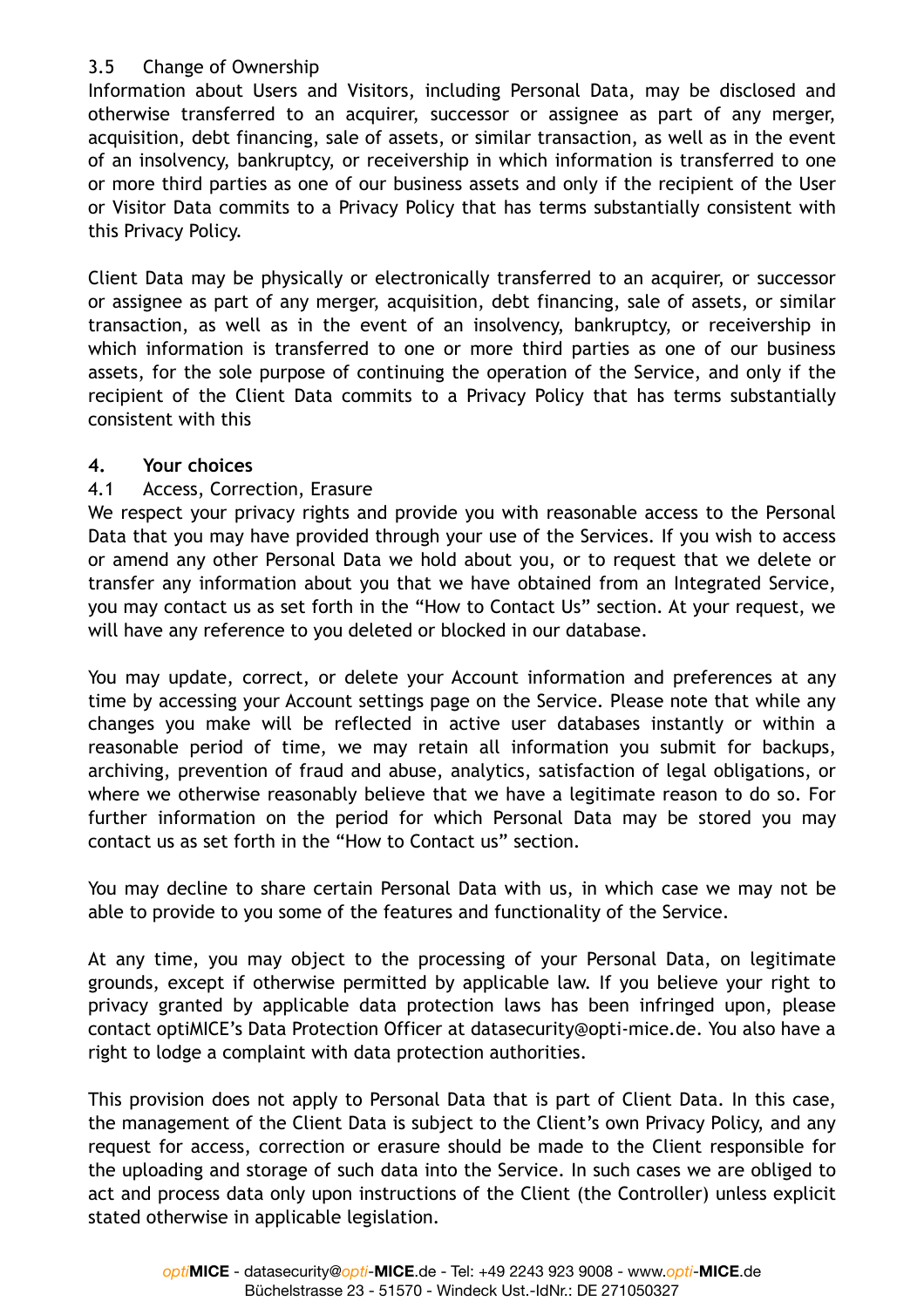### 4.2 Navigation Information

You may opt out from the collection of navigation information about your visit to the Site by Google Analytics by using the Google Analytics Opt-out feature (https:// tools.google.com/dlpage/gaoptout).

# 4.3 Opting out from Commercial Communications

If you receive commercial emails from us, you may unsubscribe at any time by following the instructions contained within the email or by sending an email to the address provided in the "How to Contact Us" section.

Please be aware that if you opt-out of receiving commercial email from us or otherwise modify the nature or frequency of promotional communications you receive from us, it may take up to ten (10) business days for us to process your request. Additionally, even after you opt-out from receiving commercial messages from us, you will continue to receive administrative messages from us regarding the Service.

optiMICE has no direct relationship with the Client's customers or third party whose Personal Data it may process on behalf of a Client. An individual who seeks access, or who seeks to correct, amend, delete inaccurate data or withdraw consent for further contact should direct his or her query to the Client or User they deal with directly. If the Client requests optiMICE to remove the data, we will respond to its request within thirty (30) days. We will delete, amend or block access to any Personal Data that we are storing only if we receive a written request to do so from the Client who is responsible for such Personal Data, unless we have a legal right to retain such Personal Data, including for complying with "the right to be forgotten". We reserve the right to retain a copy of such data for archiving purposes, or to defend our rights in litigation. Should such Client not comply with the Users rights the User may contact optiMICE directly, whereby optiMICE is in no way liable fot he actions or omissions of the Client. Any such request regarding Client Data should be addressed as indicated in the "How to Contact Us" section, and include sufficient information for optiMICE to identify the Client or its customer or third party and the information to delete or amend.

# **5. Third-Party Services**

The Service may contain features or links to web sites and services provided by third parties. Any information you provide on third-party sites or services is provided directly to the operators of such services and is subject to those operators' policies, if any, governing privacy and security, even if accessed through the Service. We are not responsible for the content or privacy and security practices and policies of third-party sites or services to which links or access are provided through the Service. We encourage you to learn about third parties' privacy and security policies before providing them with information.

# 5.1 Do Not Track Policy

We currently do not participate in any "Do Not Track" frameworks that would allow us to respond to signals or other mechanisms from you regarding the collection of your Personal Data.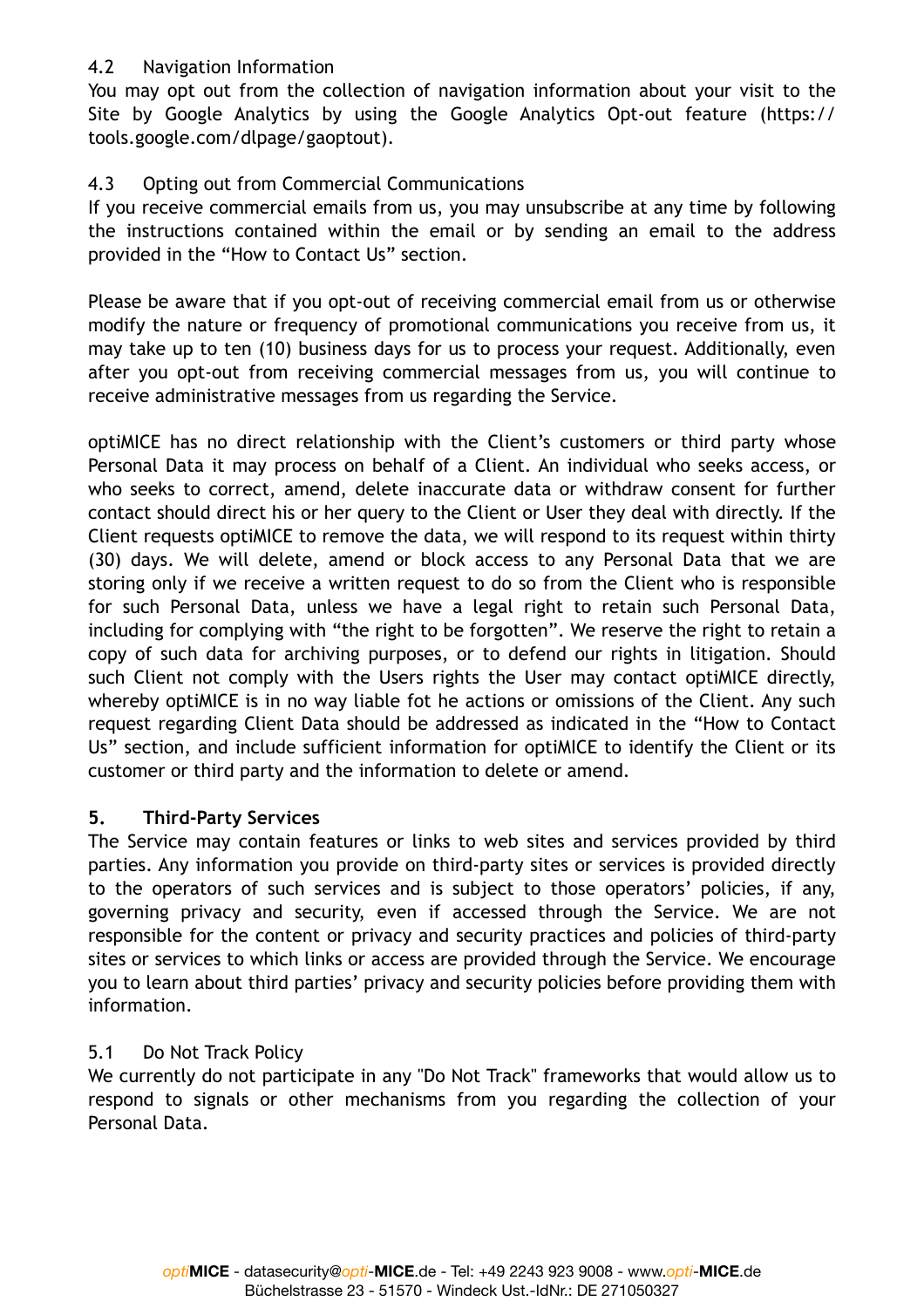5.2 The Following Types of Cookies Are Used in the Site:

• strictly necessary/essential cookies - These cookies are essential in order to enable you to move around the website and use its features, such as accessing secure areas of the website. Without these cookies services you have asked for cannot be provided. These cookies don't collect information that identifies a visitor. (Cookie Type 1)

• performance cookies - These cookies collect information about how visitors use a website, for instance which pages visitors go to most often, and if they get error messages from web pages. These cookies don't collect information that identifies a visitor. All information these cookies collect is aggregated and therefore anonymous. It is only used to improve how a website works. (Cookie Type 2)

• functionality cookies - These cookies allow the website to remember choices you make (such as your user name, language or the region you are in) and provide enhanced, more personal features. For instance, a website may be able to provide you with local weather reports or traffic news by storing in a cookie the region in which you are currently located. These cookies can also be used to remember changes you have made to text size, fonts and other parts of web pages that you can customise. They may also be used to provide services you have asked for such as watching a video or commenting on a blog. The information these cookies collect may be anonymised and they cannot track your browsing activity on other websites. (Cookie Type 3) behaviourally

• targeted advertising cookies - These cookies are used to deliver adverts more relevant to you and your interests They are also used to limit the number of times you see an advertisement as well as help measure the effectiveness of the advertising campaigns. They are usually placed by advertising networks with the website operator's permission. They remember that you have visited a website and this information is shared with other organisations such as advertisers. Quite often targeting or advertising cookies will be linked to site functionality provided by the other organisation. (Cookie Type 4)

| Service<br>provider | Cookie<br>name   | Cookie<br>type | Expiration    | Content                                              |
|---------------------|------------------|----------------|---------------|------------------------------------------------------|
| alloom.de           | <b>PHPSESSID</b> | 1              | session       | Main system session to identify the<br>user          |
| Google<br>Analytics | _gat             | 2              | 10<br>minutes | Helps to throttle traffic rate for<br>Google servers |
| Google<br>Analytics | _gid             | $\overline{2}$ | 24 hours      | Used to distinguish users.                           |
| Google<br>Analytics | _ga              | 2              | 2 years       | Helps to identify sessions of visitors               |

|  |  | 5.2.1 The Following Cookies are Used in the Site: |  |  |  |  |
|--|--|---------------------------------------------------|--|--|--|--|
|--|--|---------------------------------------------------|--|--|--|--|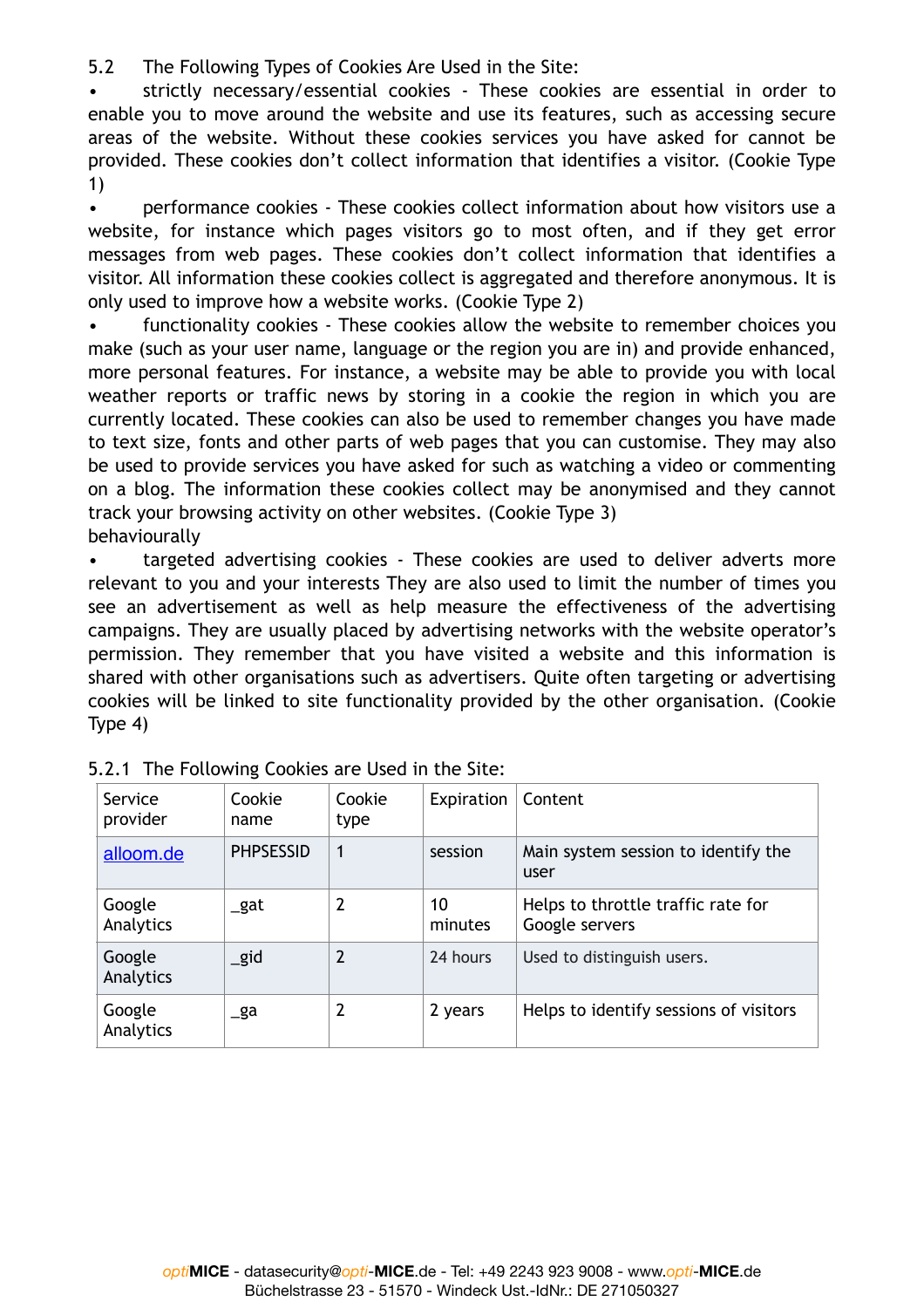### **6. Minors and Children's Privacy**

Protecting the privacy of young children is especially important. Our Service is not directed to children under the age of 18, and we do not knowingly collect Personal Data from children under the age of 18 without obtaining parental consent. If you are under 18 years of age, then please do not use or access the Service at any time or in any manner. If we learn that Personal Data has been collected on the Service from persons under 18 years of age and without verifiable parental consent, then we will take the appropriate steps to delete this information. If you are a parent or guardian and discover that your child under 18 years of age has obtained an Account on the Service, then you may alert us at datasecurity@opti-mice.de and request that we delete that child's Personal Data from our systems.

The Service is not intended to be used by minors, and is not intended to be used to post content to share publicly or with friends. To the extent that a minor has posted such content on the Service, the minor has the right to have this content deleted or removed using the deletion or removal options detailed in this Privacy Policy. If you have any question regarding this topic, please contact us as indicated in the "How to Contact Us" section.

# **7. Data Security**

We follow generally accepted industry standards to protect the information submitted to us, both during transmission and once we receive it. We maintain appropriate administrative, technical and physical safeguards to protect Personal Data against accidental or unlawful destruction, accidental loss, unauthorized alteration, unauthorized disclosure or access, misuse, and any other unlawful form of processing of the Personal Data in our possession. This includes, for example, firewalls, password protection and other access and authentication controls. We use SSL technology to encrypt data during transmission through public internet, and we also employ application-layer security features to further anonymize Personal Data.

However, no method of transmission over the Internet, or method of electronic storage, is 100% secure. We cannot ensure or warrant the security of any information you transmit to us or store on the Service, and you do so at your own risk. We also cannot guarantee that such information may not be accessed, disclosed, altered, or destroyed by breach of any of our physical, technical, or managerial safeguards. If you believe your Personal Data has been compromised, please contact us as set forth in the "How to Contact Us" section. Should a data breach be likely to result in a high risk to the rights and freedoms of natural persons, the Controller and not optiMICE is responsible to communicate the personal data breach to the affected or possibly affected Users. Should optiMICE be the Controller, as it would depend on the Service rendered, then optiMICE should notify the affected or possibly affected Users.

# **8. Data Retention**

We only retain the Personal Data collected from a User for as long as the User's account is active or otherwise for a limited period of time as long as we need it to fulfill the purposes for which we have initially collected it, unless otherwise required by law. We will retain and use information as necessary to comply with our legal obligations, resolve disputes, and enforce our agreements as follows:

• the contents of closed accounts are deleted within 3 months of the date of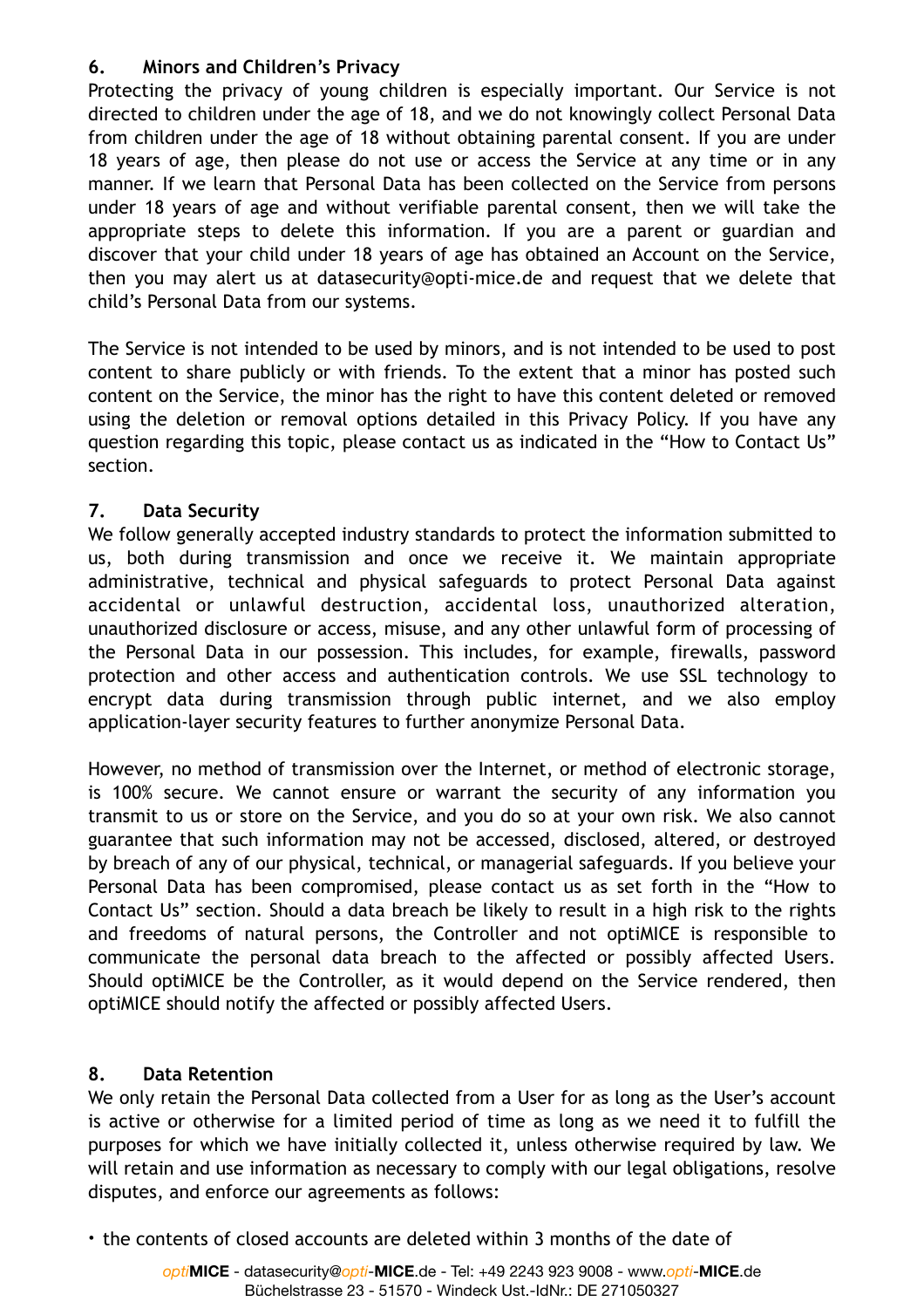closure;

- backups are kept for 3 months;
- billing information is retained for a period of 7 years as of their provision to optiMICE in accordance with the Estonian accounting and taxation laws
- information on legal transactions between Client and optiMICE is retained for a period of 10 years as of their provision to optiMICE in accordance with the general limitation period set for civil claims in the Estonian General Part of the Civil Code Act

### **9. Settings**

Although we may allow you to adjust your privacy settings to limit access to certain Personal Data, please be aware that no security measures are perfect or impenetrable. We are not responsible for circumvention of any privacy settings or security measures on the Service. Additionally, we cannot control the actions of other users with whom you may choose to share your information. Further, even after information posted on the Service is removed, caching and archiving services may have saved that information, and other users or third parties may have copied or stored the information available on the Service. We cannot and do not guarantee that information you post on or transmit to the Service will not be viewed by unauthorized persons.

### **10. Data Transfer**

The Service is hosted in Germany. For Clients and Users subject to the jurisdiction of German, additional terms apply. If you are based in Germany and need these additional terms separately signed, please contact optiMICE's support.

We may transfer, process and store Personal Data we collect through the Services in centralized databases and with service providers and our subsidiary companies located in Bulgaria, United Arab Emirates and India. They might not have the same data protection framework as the country from which you may be using the Services and there might be absence of an adequacy decision and appropriate safeguards therefor. When we transfer Personal Data, we will protect it as described in this Privacy Policy.

Regardless of the database being hosted in the EU, if you choose to use the Service from the European Union or other regions of the world with laws governing data collection and use that may differ, then please note that you may be transferring your Client Data and Personal Data outside of those regions for storage and processing by our service providers listed in the optiMICE Terms of Service. We will comply with GDPR requirements providing adequate protection for the transfer of personal information. Also, we may transfer your data to the U.S., the EEA, or other countries or regions deemed by the European Commission to provide adequate protection of personal data in connection with storage and processing of data, fulfilling your requests, and operating the Service. With accepting this Privacy Policy you provide your consent for this transfer of personal data to third countries.